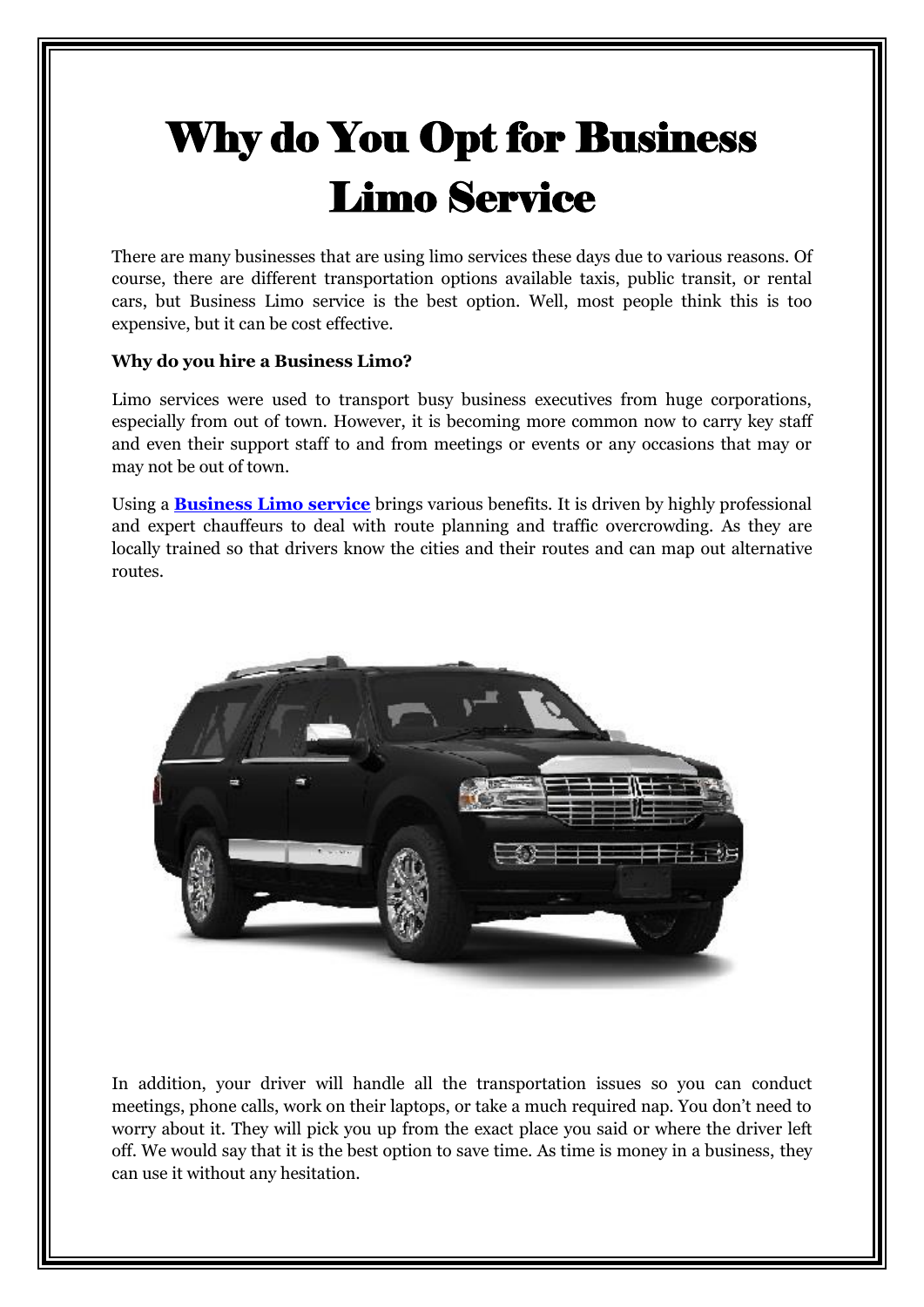If you are frequent uses of this limo service, then you can get special corporate rates too. Professional limo companies know how to deal with this type of client. This is why small businesses, Fortune 500 giants, and includes government employees are using these limo services widely.

These transfer companies provide the competence of managing all your transportation arrangements as part of their corporate package. They are so professional to keep detailed records about every passenger and can meet your special needs.

For airport pick up and drop off, these limo companies use the most advanced flight tracking software so that can track all airline flights, departures, and arrivals. This is the plus point. They ensure that you will be picked up and dropped off in a timely manner for your flight. Even if your flight is delayed, they can manage it without any extra charges.



We must say that Business **[Limo](https://en.wikipedia.org/wiki/Limo)** services are highly efficient and capable. Using this service can also boost the reputation of your business in the market. As business owners, keeping your key employees content should be your priority.

You can access a limo  $24/7/365$  for your business. No matter when you need a limo, professionals have got you covered. You just need to book your limo online.

Moreover, there are several companies that offer business limos. You have to choose the best source that can meet your needs and specifications. Make sure they are licensed, insured and highly experienced in this business. A limo service must have a good reputation in the market for their customer service.

Looking for the best Business Limo? You can visit **[www.ctrisingstarlimo.com](http://www.ctrisingstarlimo.com/)**